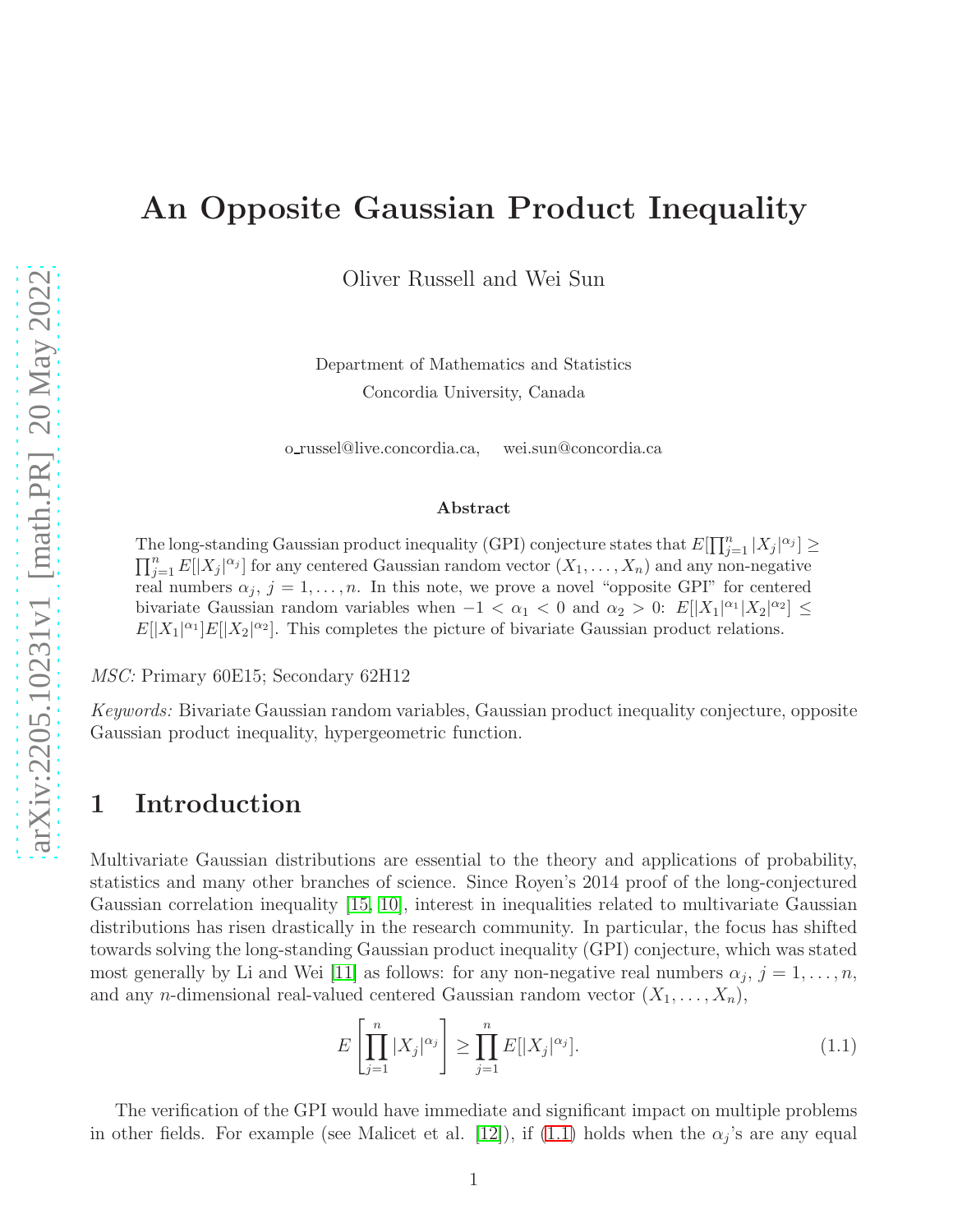positive even integers, then the 'real linear polarization constant' conjecture raised by Benitem et al. [\[3\]](#page-5-0) is true, and [\(1.1\)](#page-0-0) is deeply linked to the celebrated U-conjecture by Kagan, Linnik and Rao [\[7\]](#page-5-1).

Due to the significant difficulty of proving the GPI conjecture, only partial results have been obtained so far. In [\[5\]](#page-5-2), Frenkel used algebraic methods to prove [\(1.1\)](#page-0-0) for the case that  $\alpha_i = 2$  for each  $j = 1, \ldots, n$ . In [\[9,](#page-6-4) Theorem 3.2], Lan et al. used the Gaussian hypergeometric functions to prove the following GPI: for any  $m_1, m_2 \in \mathbb{N}$  and any centered Gaussian random vector  $(X_1, X_2, X_3),$ 

$$
E[X_1^{2m_1}X_2^{2m_2}X_3^{2m_2}] \geq E[X_1^{2m_1}]E[X_2^{2m_2}]E[X_3^{2m_2}].
$$

Most recently, when the  $\alpha_j$ 's are positive even integers, we have proved more 3-dimensional GPIs [\[16\]](#page-6-5), designed a computational algorithm based on sums-of-squares polynomials to verify any specific case of the GPI [\[17\]](#page-6-6), and completely solved the GPI when all correlations are non-negative [\[16,](#page-6-5) Lemma 2.3]. Genest and Ouimet [\[6\]](#page-5-3) gave a combinatorial proof of the GPI under the stronger assumption that there exists a matrix  $C \in [0,\infty)^{n \times n}$  such that  $(X_1,\ldots,X_n) = (U_1,\ldots,U_n)C$  in law, where  $(U_1, \ldots, U_n)$  is an *n*-dimensional standard Gaussian random vector. Additionally, Edelmann et al. [\[4\]](#page-5-4) used a different method to extend [\[16,](#page-6-5) Lemma 2.3] to the multivariate gamma distribution.

Despite all of this progress, solving the GPI conjecture is still very challenging when correlations can be negative, or when the  $\alpha_j$ 's are not necessarily positive even integers. However, for the 2-dimensional case, there are more general results. In [\[18\]](#page-6-7), Wei used integral representations to prove a stronger version of [\(1.1\)](#page-0-0) for  $\alpha_j \in (-1,0)$  as follows:

$$
E\left[\prod_{j=1}^n |X_j|^{\alpha_j}\right] \ge E\left[\prod_{j=1}^k |X_j|^{\alpha_j}\right] E\left[\prod_{j=k+1}^n |X_j|^{\alpha_j}\right], \quad \forall 1 \le k \le n-1.
$$

<span id="page-1-0"></span>By Karlin and Rinott [\[8,](#page-6-8) Corollary 1.1, Theorem 3.1 and Remark 1.4], [\(1.1\)](#page-0-0) holds for  $n = 2$  by virtue of  $(|X_1|, |X_2|)$  possessing the MTP<sub>2</sub> property. Thus, we know the following 2-dimensional GPI holds:

**Theorem 1.1** Let  $(X_1, X_2)$  be centered bivariate Gaussian random variables and  $\alpha_1, \alpha_2 > 0$  or  $-1 < \alpha_1, \alpha_2 < 0$ . Then,

$$
E[|X_1|^{\alpha_1}|X_2|^{\alpha_2}] \ge E[|X_1|^{\alpha_1}]E[|X_2|^{\alpha_2}],
$$

and the equality sign holds if and only if  $X_1, X_2$  are independent.

In this note, we complete the picture of 2-dimensional Gaussian product relations by proving what we call an "opposite GPI" when  $\alpha_1$  and  $\alpha_2$  are of opposite sign. In Section 2, using the hypergeometric function, we state and prove this main result (see Theorem [2.1\)](#page-2-0) and then give a more explicit expression for the 2-dimensional GPI and opposite GPI when one of  $\alpha_1, \alpha_2$  is a positive even integer. In section 3, we prove a 1-dimensional GPI and opposite GPI. The results contained in this note extend and conclude the study of the 2-dimensional GPI in its full generality.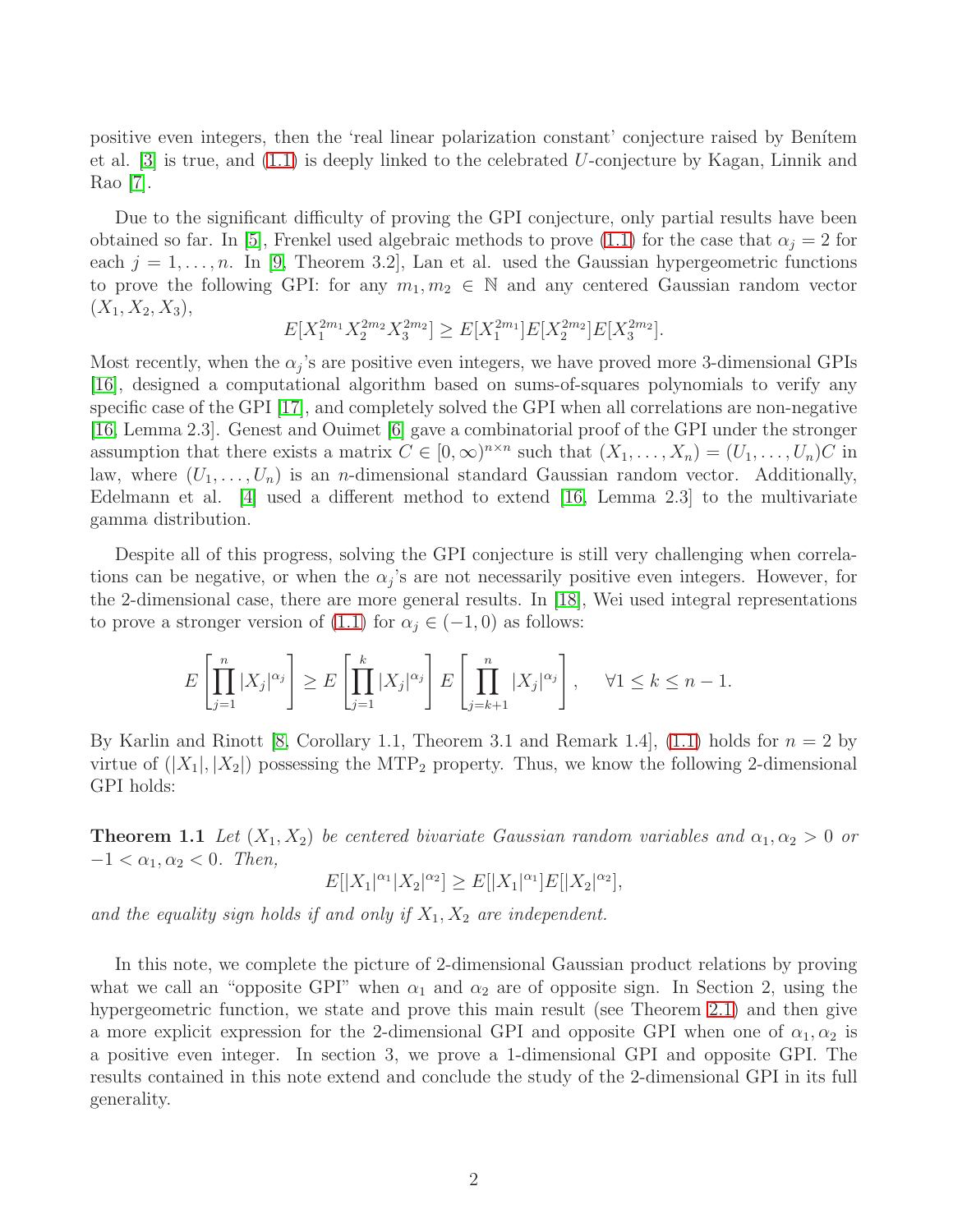### 2 Opposite GPI

<span id="page-2-0"></span>Throughout this note, any Gaussian random variable is assumed to be real-valued and nondegenerate, i.e., has positive variance. Our main result is the following novel opposite GPI:

**Theorem 2.1** Let  $(X_1, X_2)$  be centered bivariate Gaussian random variables,  $-1 < \alpha_1 < 0$  and  $\alpha_2 > 0$ . Then,

$$
E[|X_1|^{\alpha_1}|X_2|^{\alpha_2}] \le E[|X_1|^{\alpha_1}]E[|X_2|^{\alpha_2}],
$$

and the equality sign holds if and only if  $X_1, X_2$  are independent.

Proof. Let U be a standard Gaussian random variable and  $\nu > -1$ . We have

<span id="page-2-1"></span>
$$
E[|U|^{\nu}] = \frac{\sqrt{2}}{\sqrt{\pi}} \int_0^{\infty} x^{\nu} e^{-\frac{x^2}{2}} dx
$$
  
= 
$$
\frac{2^{\nu/2}}{\sqrt{\pi}} \int_0^{\infty} z^{(\nu-1)/2} e^{-z} dz
$$
  
= 
$$
\frac{2^{\nu/2} \Gamma(\frac{\nu+1}{2})}{\sqrt{\pi}}.
$$
 (2.1)

We assume without loss of generality that  $Var(X_1) = Var(X_2) = 1$ . Denote by  $\rho$  the correlation of  $X_1$  and  $X_2$ . By  $(2.1)$ , we get

<span id="page-2-2"></span>
$$
E[|X_1|^{\alpha_1}]E[|X_2|^{\alpha_2}] = \frac{2^{(\alpha_1 + \alpha_2)/2} \Gamma(\frac{\alpha_1 + 1}{2}) \Gamma(\frac{\alpha_2 + 1}{2})}{\pi}.
$$
\n(2.2)

If  $|\rho|$  < 1, by Nabeya [\[13\]](#page-6-9), we have that

<span id="page-2-3"></span>
$$
E[|X_1|^{\alpha_1}|X_2|^{\alpha_2}] = \frac{2^{(\alpha_1 + \alpha_2)/2} \Gamma(\frac{\alpha_1 + 1}{2}) \Gamma(\frac{\alpha_2 + 1}{2})}{\pi} \cdot F\left(-\frac{\alpha_1}{2}, -\frac{\alpha_2}{2}; \frac{1}{2}; \rho^2\right),\tag{2.3}
$$

where  $F$  is a Gaussian hypergeometric function given by

$$
F(\alpha, \beta; \gamma; z) = 1 + \frac{\alpha \beta}{1! \gamma} z + \frac{\alpha(\alpha + 1)\beta(\beta + 1)}{2! \gamma(\gamma + 1)} z^2 + \cdots, \quad |z| < 1.
$$

Define

$$
G(z) := F\left(-\frac{\alpha_1}{2}, -\frac{\alpha_2}{2}; \frac{1}{2}; z\right), \quad |z| < 1.
$$

By Bateman [\[2,](#page-5-5) 2.8-(20), page 102] and the Euler transformation (cf. Rainville [\[14,](#page-6-10) Chapter 4, Theorem 21, page 60]), we get

<span id="page-2-4"></span>
$$
G'(z) = \frac{\alpha_1 \alpha_2}{2} \cdot F\left(1 - \frac{\alpha_1}{2}, 1 - \frac{\alpha_2}{2}; \frac{3}{2}; z\right)
$$
  
= 
$$
\frac{\alpha_1 \alpha_2}{2} \cdot (1 - z)^{(\alpha_1 + \alpha_2 - 1)/2} F\left(\frac{\alpha_1 + 1}{2}, \frac{\alpha_2 + 1}{2}; \frac{3}{2}; z\right)
$$
  
< 0,  $|z| < 1$ . (2.4)

Therefore, the proof is complete by [\(2.2\)](#page-2-2) and [\(2.3\)](#page-2-3).

 $\Box$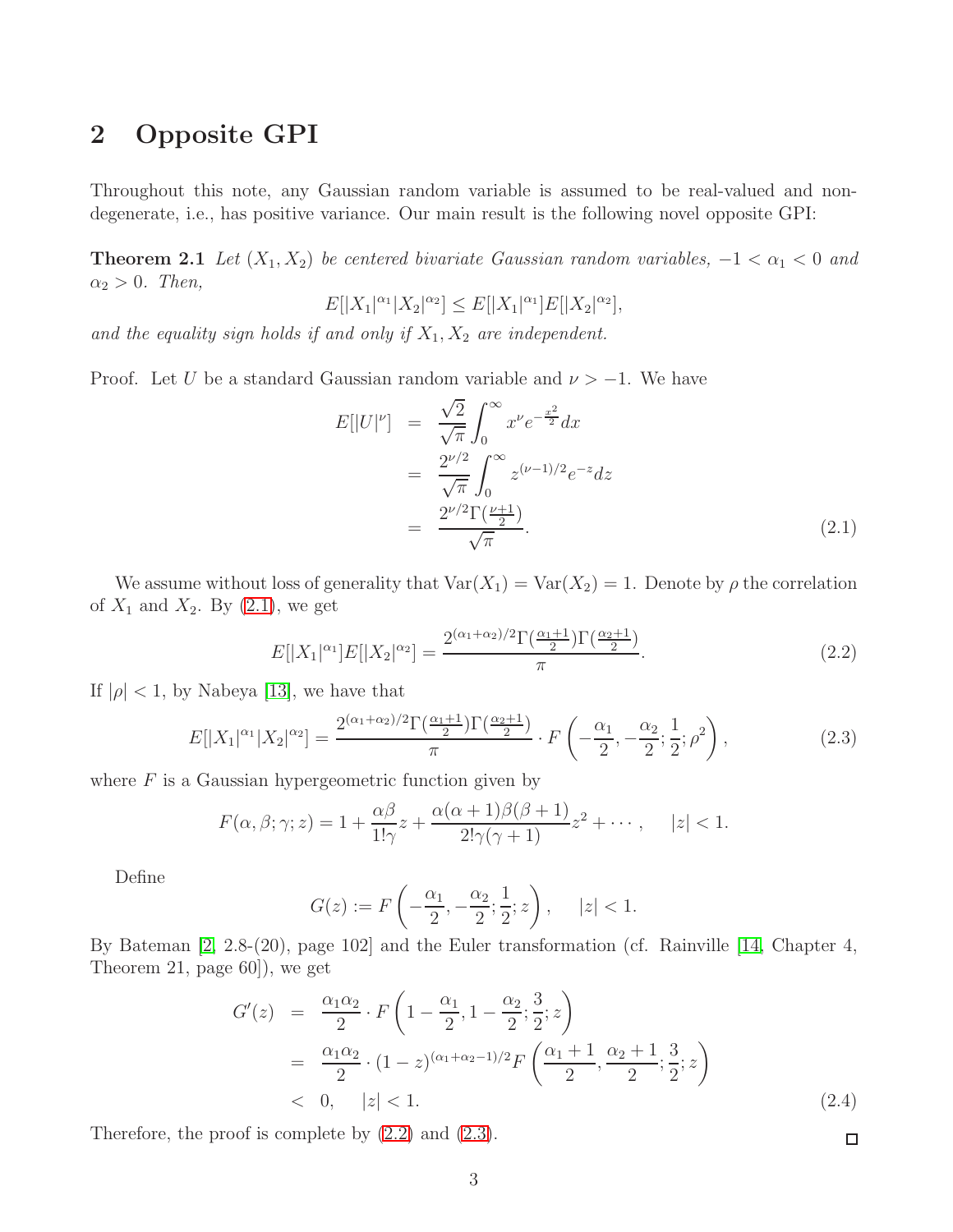Remark 2.2 Following the proof of Theorem [2.1,](#page-2-0) we can give a new proof of Theorem [1.1](#page-1-0) using the hypergeometric function. The main difference is that now  $\alpha_1\alpha_2 > 0$  and hence [\(2.4\)](#page-2-4) is replaced by the inequality  $G'(z) > 0, |z| < 1$ .

If the exponent  $\alpha_2$  is a positive even integer, then we can get a more explicit comparison of the joint moment and the product of marginal moments. Obviously, this comparison result gives a different proof for the GPI (when  $\alpha_1 > 0$ ) and the opposite GPI (when  $-1 < \alpha_1 < 0$ ).

**Proposition 2.3** Let  $(X_1, X_2)$  be centered bivariate Gaussian random variables with correlation  $\rho, \alpha_1 > -1 \text{ and } m \in \mathbb{N}.$  Then,

$$
\frac{E[|X_1|^{\alpha_1}|X_2|^{2m}]}{E[|X_1|^{\alpha_1}]E[|X_2|^{2m}]}
$$
\n
$$
= (1 - \rho^2)^m + \sum_{j=1}^m \binom{m}{j} \rho^{2j} (1 - \rho^2)^{m-j} \frac{[\alpha_1 + (2j - 1)][\alpha_1 + (2j - 3)] \cdots (\alpha_1 + 1)}{(2j - 1)!!}.
$$

Proof. We assume without loss of generality that  $X_1 = U_1$  and  $X_2 = aU_1 + U_2$ , where  $U_1, U_2$  are independent standard Gaussian random variables and  $a \in \mathbb{R}$ .

By  $(2.1)$ , we get

<span id="page-3-0"></span>
$$
E[|X_1|^{\alpha_1}]E[|X_2|^{2m}] = E[|U_1|^{\alpha_1}]E[|aU_1 + U_2|^{2m}] = \frac{2^{\alpha_1/2}\Gamma\left(\frac{\alpha_1+1}{2}\right)(1+a^2)^m(2m-1)!!}{\sqrt{\pi}},\tag{2.5}
$$

and

<span id="page-3-1"></span>
$$
E[|X_{1}|^{\alpha_{1}}|X_{2}|^{2m}]
$$
\n
$$
= E[|U_{1}|^{\alpha_{1}}|aU_{1} + U_{2}|^{2m}]
$$
\n
$$
= \frac{1}{2\pi} \int_{-\infty}^{\infty} \int_{-\infty}^{\infty} |x_{1}|^{\alpha_{1}}|a x_{1} + x_{2}|^{2m} e^{-\frac{x_{1}^{2} + x_{2}^{2}}{2}} dx_{1} dx_{2}
$$
\n
$$
= \frac{1}{2\pi} \int_{-\infty}^{\infty} |x_{1}|^{\alpha_{1}} e^{-\frac{x_{1}^{2}}{2}} \int_{-\infty}^{\infty} \left[ \sum_{i=0}^{2m} {2m \choose i} (ax_{1})^{i} x_{2}^{2m-i} \right] e^{-\frac{x_{2}^{2}}{2}} dx_{2} dx_{1}
$$
\n
$$
= \sum_{j=0}^{m-1} {2m \choose 2j} (2m-2j-1)!! \frac{1}{\sqrt{2\pi}} \int_{-\infty}^{\infty} a^{2j} |x_{1}|^{\alpha_{1}+2j} e^{-\frac{x_{1}^{2}}{2}} dx_{1}
$$
\n
$$
+ \frac{1}{\sqrt{2\pi}} \int_{-\infty}^{\infty} a^{2m} |x_{1}|^{\alpha_{1}+2m} e^{-\frac{x_{1}^{2}}{2}} dx_{1}
$$
\n
$$
= (2m-1)!! \left\{ \frac{1}{\sqrt{2\pi}} \int_{-\infty}^{\infty} |x_{1}|^{\alpha_{1}} e^{-\frac{x_{1}^{2}}{2}} dx_{1} + \sum_{j=1}^{m} \frac{{m \choose j} a^{2j}}{(2j-1)!!} \cdot \frac{1}{\sqrt{2\pi}} \int_{-\infty}^{\infty} |x_{1}|^{\alpha_{1}+2j} e^{-\frac{x_{1}^{2}}{2}} dx_{1} \right\}
$$
\n
$$
= \frac{(2m-1)!!}{\sqrt{\pi}} \left\{ 2^{\alpha_{1}/2} \Gamma \left( \frac{\alpha_{1}+1}{2} \right) + \sum_{j=1}^{m} \frac{{m \choose j} a^{2j} 2^{(\alpha_{1}+2j)/2} \Gamma(\frac{\alpha_{1}+2j+1}{2})}{(2j-1)!!}
$$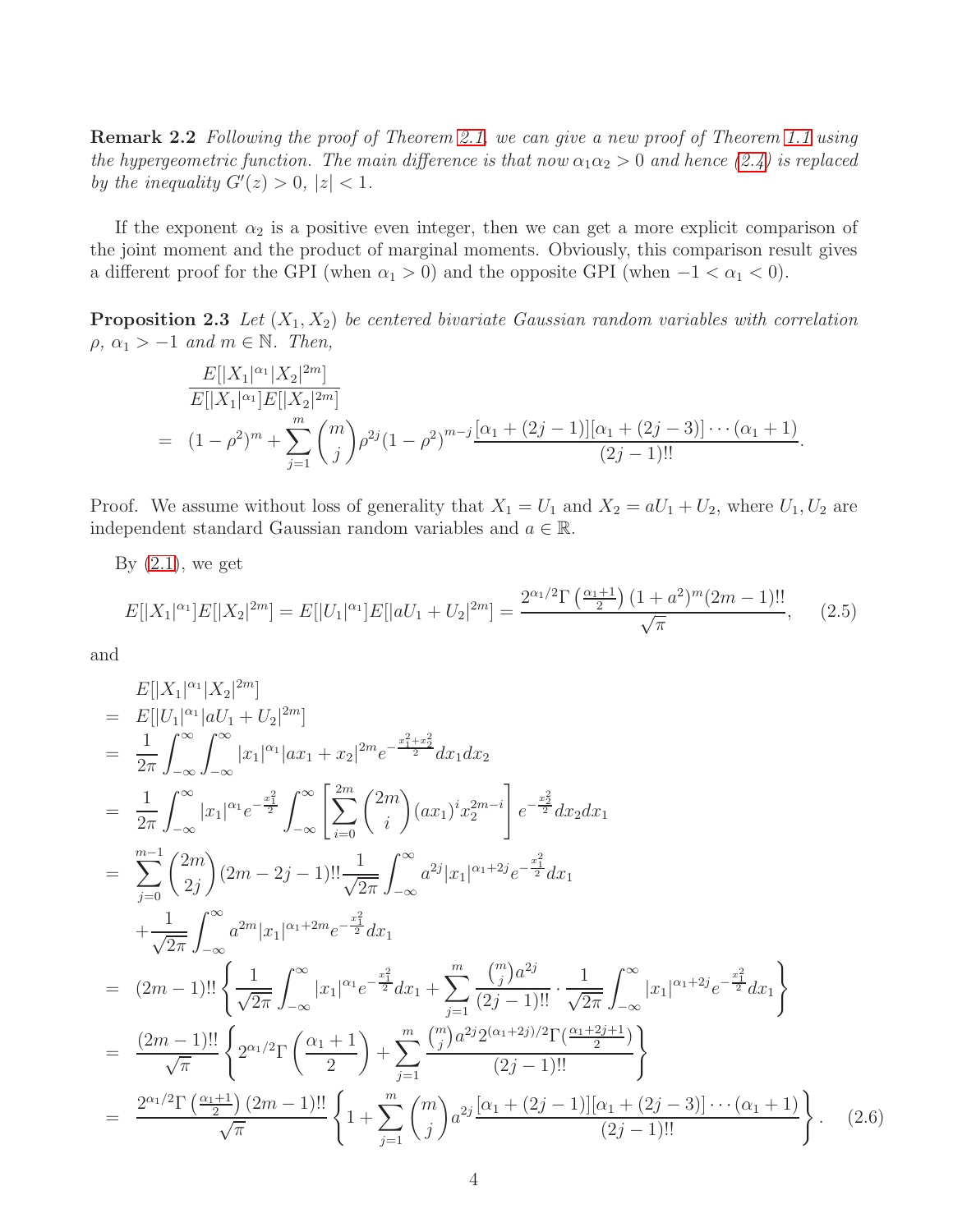Note that

$$
a^2 = \frac{\rho^2}{1 - \rho^2}, \qquad 1 + a^2 = \frac{1}{1 - \rho^2}.
$$

Therefore, the proof is complete by [\(2.5\)](#page-3-0) and [\(2.6\)](#page-3-1).

# 3 1-Dimensional Inequalities

In this section, we present a 1-dimensional GPI and opposite GPI.

Proposition 3.1 Let X be a centered Gaussian random variable.

(i) If  $-1 < \alpha_1 < 0$  and  $\alpha_2 > 0$ , then

$$
E[|X|^{\alpha_1+\alpha_2}] < \frac{(\alpha_1+1)(\alpha_2+1)}{\alpha_1+\alpha_2+1}E[|X|^{\alpha_1}]E[|X|^{\alpha_2}].
$$

(ii) If  $\alpha_1, \alpha_2 > 0$  or  $-1 < \alpha_1, \alpha_2 < 0$  with  $\alpha_1 + \alpha_2 > -1$ , then

$$
E[|X|^{\alpha_1+\alpha_2}] > \frac{(\alpha_1+1)(\alpha_2+1)}{\alpha_1+\alpha_2+1}E[|X|^{\alpha_1}]E[|X|^{\alpha_2}].
$$

Proof. We assume without loss of generality that  $Var(X) = 1$ . By  $(2.1)$ , we get

$$
E[|X|^{\alpha_1+\alpha_2}] = \frac{2^{(\alpha_1+\alpha_2)/2} \Gamma(\frac{\alpha_1+\alpha_2+1}{2})}{\sqrt{\pi}},
$$

and

$$
E[|X|^{\alpha_1}]E[|X|^{\alpha_2}] = \frac{2^{(\alpha_1+\alpha_2)/2}\Gamma(\frac{\alpha_1+1}{2})\Gamma(\frac{\alpha_2+1}{2})}{\pi}.
$$

Hence,

<span id="page-4-0"></span>
$$
\frac{E[|X|^{\alpha_1+\alpha_2}]}{E[|X|^{\alpha_1}]E[|X|^{\alpha_2}]} = \frac{\Gamma(\frac{\alpha_1+\alpha_2+1}{2})\Gamma(\frac{1}{2})}{\Gamma(\frac{\alpha_1+1}{2})\Gamma(\frac{\alpha_2+1}{2})} = \frac{B(\frac{\alpha_1+\alpha_2+1}{2},\frac{1}{2})}{B(\frac{\alpha_1+1}{2},\frac{\alpha_2+1}{2})}.
$$
\n(3.1)

Note that (cf. [\[1,](#page-5-6) p. 8])

$$
B(x, y) = \frac{x + y}{xy} \prod_{n=1}^{\infty} \left( 1 + \frac{xy}{n(x + y + n)} \right)^{-1}, \quad x, y > 0,
$$

and

$$
\frac{\alpha_1 + \alpha_2 + 1}{2} \cdot \frac{1}{2} > \frac{\alpha_1 + 1}{2} \cdot \frac{\alpha_2 + 1}{2}, \quad \text{if } -1 < \alpha_1 < 0 \text{ and } \alpha_2 > 0,
$$
\n
$$
\frac{\alpha_1 + \alpha_2 + 1}{2} \cdot \frac{1}{2} < \frac{\alpha_1 + 1}{2} \cdot \frac{\alpha_2 + 1}{2}, \quad \text{if } \alpha_1, \alpha_2 > 0 \text{ or } -1 < \alpha_1, \alpha_2 < 0.
$$

 $\Box$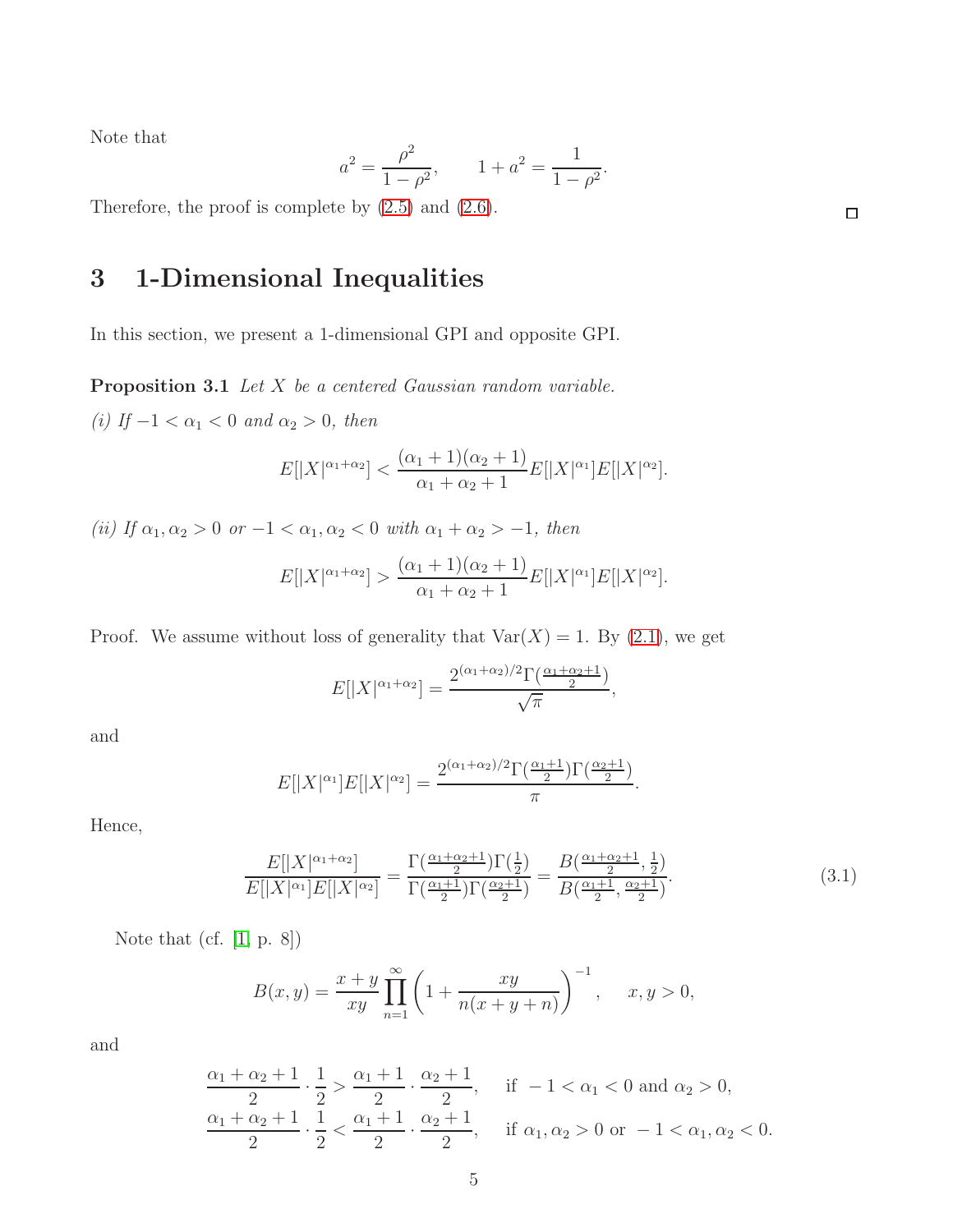Then,

$$
\frac{B(\frac{\alpha_1+\alpha_2+1}{2},\frac{1}{2})}{B(\frac{\alpha_1+1}{2},\frac{\alpha_2+1}{2})} < \frac{(\alpha_1+1)(\alpha_2+1)}{\alpha_1+\alpha_2+1}, \quad \text{if } -1 < \alpha_1 < 0 \text{ and } \alpha_2 > 0,
$$
  

$$
\frac{B(\frac{\alpha_1+\alpha_2+1}{2},\frac{1}{2})}{B(\frac{\alpha_1+1}{2},\frac{\alpha_2+1}{2})} > \frac{(\alpha_1+1)(\alpha_2+1)}{\alpha_1+\alpha_2+1}, \quad \text{if } \alpha_1, \alpha_2 > 0 \text{ or } -1 < \alpha_1, \alpha_2 < 0 \text{ with } \alpha_1+\alpha_2 > -1.
$$

 $\Box$ 

Therefore, the proof is complete by [\(3.1\)](#page-4-0).

#### 4 Discussion

As mentioned in the introduction, the bivariate GPI had been proved for exponents with the same signs, but we could find no prior study of cases with opposite signs. In this note, we used the Gaussian hypergeometric function to prove an opposite GPI, which we believe to be the first of its kind. Furthermore, our method provides an extremely simple alternative proof to Theorem [1.1.](#page-1-0) Therefore, not only do our new results fill in the last remaining piece of the 2-dimensional puzzle, but this note also serves as a self-contained complete picture.

**Acknowledgements** This work was supported by the Natural Sciences and Engineering Research Council of Canada (Nos. 559668-2021 and 4394-2018).

## <span id="page-5-6"></span>References

- <span id="page-5-5"></span>[1] G.E. Andrews, R. Askey and R. Roy: Special Functions. Cambridge University Press, Cambridge, 1999.
- <span id="page-5-0"></span>[2] H. Bateman: Higher Transcendental Functions, Vol. I. McGraw-Hill Book Company, New York, 1953.
- [3] C. Benítem, Y. Sarantopolous and A.M. Tonge: Lower bounds for norms of products of polynomials. Math. Proc. Camb. Phil. Soc. 124, 395-408 (1998).
- <span id="page-5-4"></span>[4] D. Edelmann, D. Richards and T. Royen: Product inequalities for multivariate Gaussian, gamma, and positively upper orthant dependent distributions. [arXiv:2204.06220v](http://arxiv.org/abs/2204.06220)2 (2022).
- <span id="page-5-2"></span>[5] P.E. Frenkel: Pfaffians, Hafnians and products of real linear functionals. Math. Res. Lett. 15, 351-358 (2008).
- <span id="page-5-3"></span>[6] C. Genest and F. Ouimet: A combinatorial proof of the Gaussian product inequality beyond the  $\text{MTP}_2$  case. [arXiv:2112.12283v](http://arxiv.org/abs/2112.12283)3 (2022).
- <span id="page-5-1"></span>[7] A.M. Kagan, Y.V. Linnik and C.R. Rao: Characterization Problems in Mathematical Statistics. Wiley (1973).